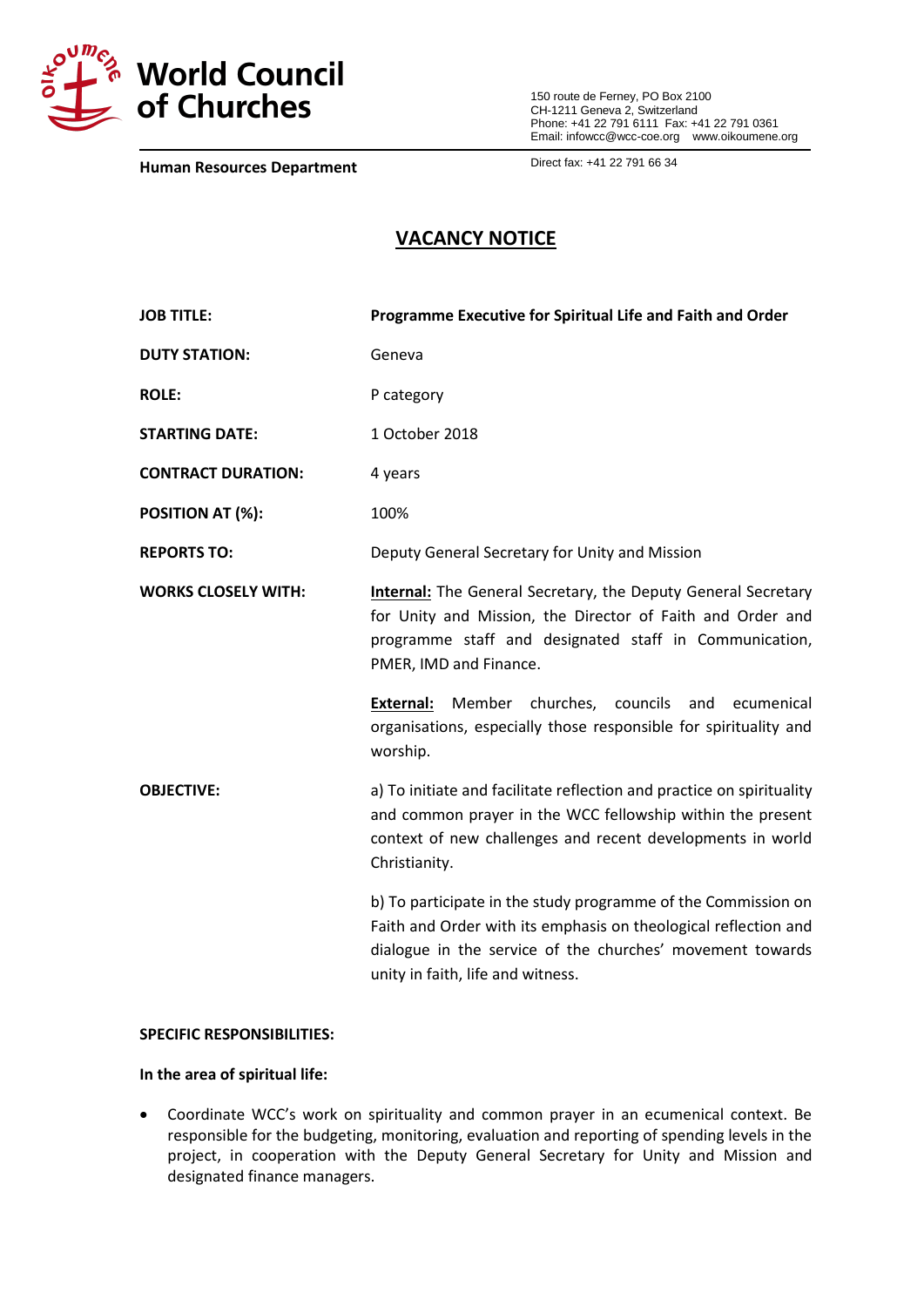- Facilitate sharing of reflections and experiences on the transformative dimensions of Christian faith through spirituality and common prayer among WCC member churches and ecumenical partners and in the wider ecumenical movement.
- Develop and implement forms of ecumenical formation in spirituality and common prayer for key actors in member churches and ecumenical organizations, in closes cooperation with WCC's Ecumenical Institute at Bossey, especially through its continuing formation programme.
- Be responsible, in close cooperation with staff in communications, for the publication of resources for spirituality and common prayer and work on related issues of intellectual property, e.g. on questions of copyrights on liturgical resources and music, on publishing of non-profit material.
- Work closely together with staff working in other programmatic and relational areas, promoting the spiritual and theological dimensions of ecumenical cooperation.
- Coordinate the preparation and facilitation of the prayers of the WCC governing bodies and major WCC events.
- Coordinate in cooperation with other ecumenical organizations the worship and prayer life in the Ecumenical Centre.

## **For Faith and Order:**

- Coordinate and work closely together with staff in Faith and Order on developing and disseminating material for the "Week of Prayer for Christian Unity".
- Contribute to studies and activities of Faith and Order as determined in discussions with the Director of Faith and Order.
- Participate in the planning, monitoring, evaluation, and reporting of the Faith and Order team;
- Represent the WCC and specifically Faith and Order, on request of the Director;
- Any other task as requested by the general secretary or associate general secretary through the Director.

### **QUALIFICATIONS AND SPECIAL REQUIREMENTS :**

- University degree in Theology preferably in areas related to spirituality and worship (Liturgical studies);
- Experience in study and research, demonstrated in publications, articles and books, in areas relevant for the agenda of Faith and Order;
- Practical experience as a musician, composer and choir leader, preferably in churches;
- Knowledge of and an open attitude towards different Christian liturgical traditions and cultural divers expressions in spirituality and worship;
- Professional engagement in an ecumenical and multicultural environment with experience in related issues;
- Experience in project management, including result oriented planning, monitoring, evaluation, and reporting of projects;
- Good command of written and spoken English. Knowledge of other languages (French, German, and Spanish) is an asset;
- Information technology: Word, Excel, Internet.